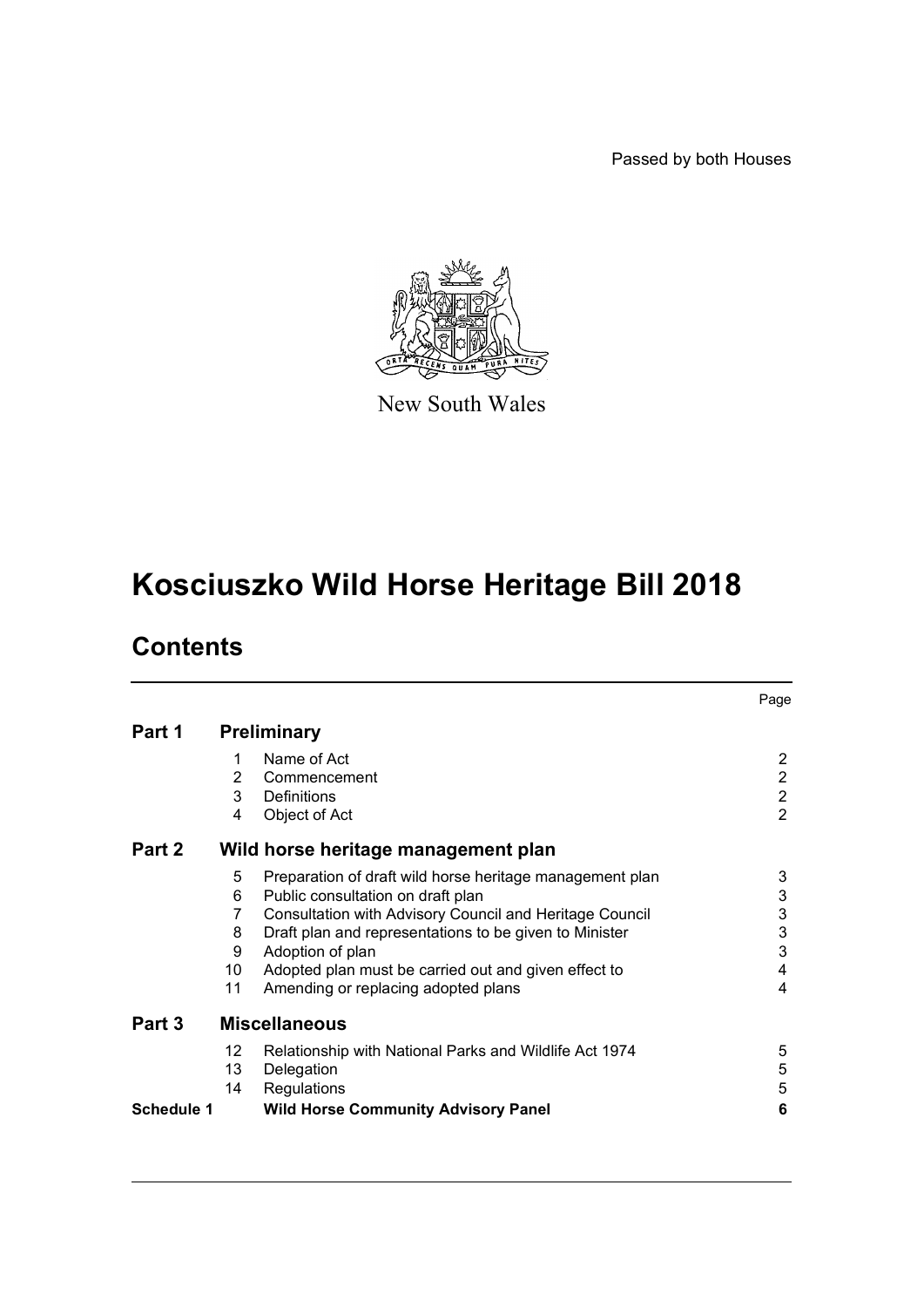*I certify that this public bill, which originated in the Legislative Assembly, has finally passed the Legislative Council and the Legislative Assembly of New South Wales.*

> *Clerk of the Legislative Assembly. Legislative Assembly, Sydney, , 2018*



New South Wales

## **Kosciuszko Wild Horse Heritage Bill 2018**

Act No , 2018

An Act to recognise the heritage value of sustainable wild horse populations within parts of Kosciuszko National Park and to protect that heritage.

*I have examined this bill and find it to correspond in all respects with the bill as finally passed by both Houses.*

*Assistant Speaker of the Legislative Assembly.*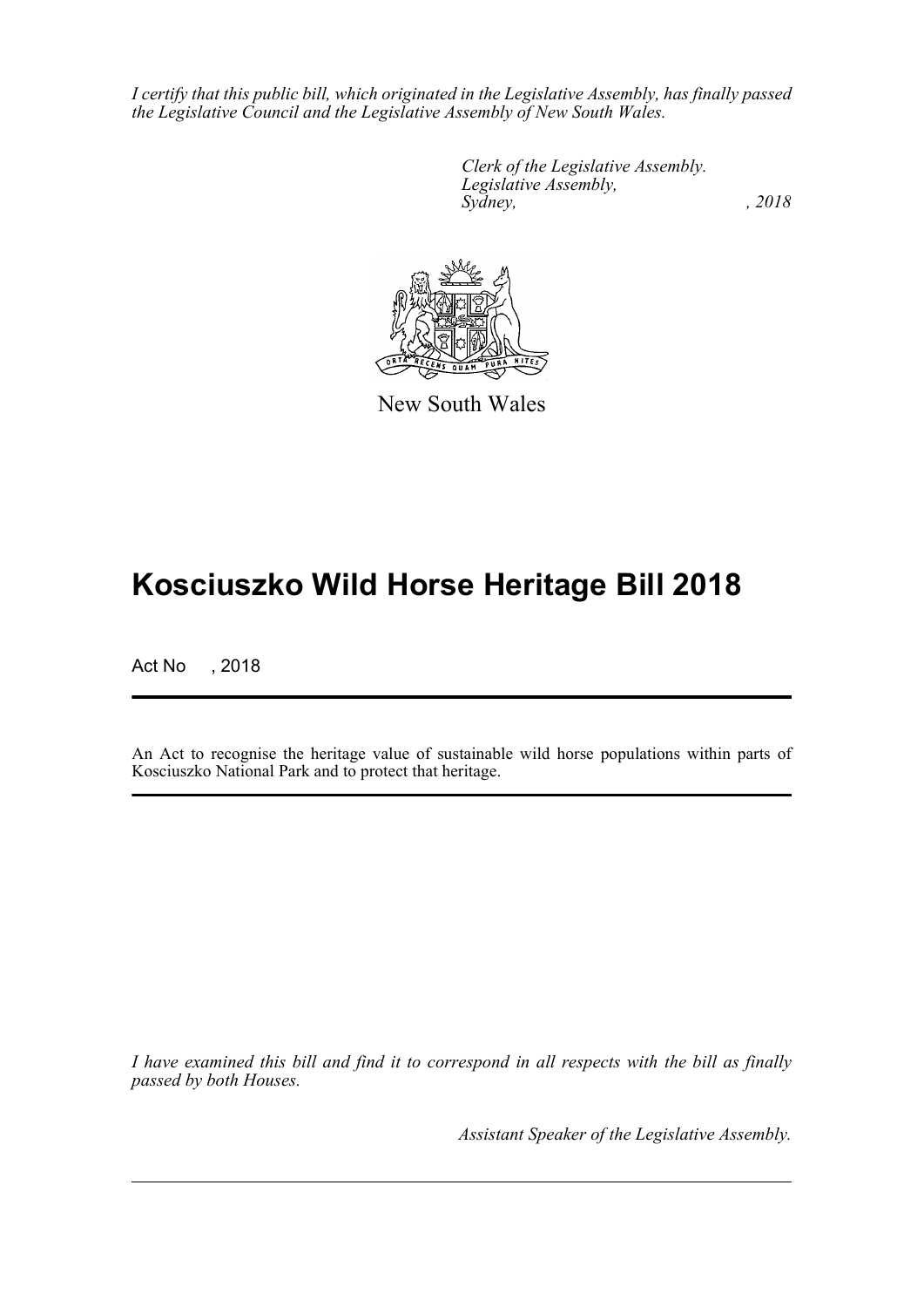**The Legislature of New South Wales enacts:**

### <span id="page-2-1"></span><span id="page-2-0"></span>**Part 1 Preliminary**

**1 Name of Act**

This Act is the *Kosciuszko Wild Horse Heritage Act 2018*.

### <span id="page-2-2"></span>**2 Commencement**

This Act commences on the date of assent to this Act.

### <span id="page-2-3"></span>**3 Definitions**

(1) In this Act:

*adopted plan* means a wild horse heritage management plan adopted by the Minister under Part 2.

*Advisory Council* means the National Parks and Wildlife Advisory Council constituted under the *National Parks and Wildlife Act 1974*.

*Chief Executive* means the Chief Executive of the Office of Environment and Heritage.

*function* includes a power, authority or duty, and *exercise* a function includes perform a duty.

*Heritage Council* means the Heritage Council of New South Wales constituted under the *Heritage Act 1977*.

*plan of management* means a plan of management prepared under the *National Parks and Wildlife Act 1974*.

**Note.** The *Interpretation Act 1987* contains definitions and other provisions that affect the interpretation and application of this Act.

(2) Notes included in this Act do not form part of this Act.

### <span id="page-2-4"></span>**4 Object of Act**

The object of this Act is to recognise the heritage value of sustainable wild horse populations within parts of Kosciuszko National Park and to protect that heritage.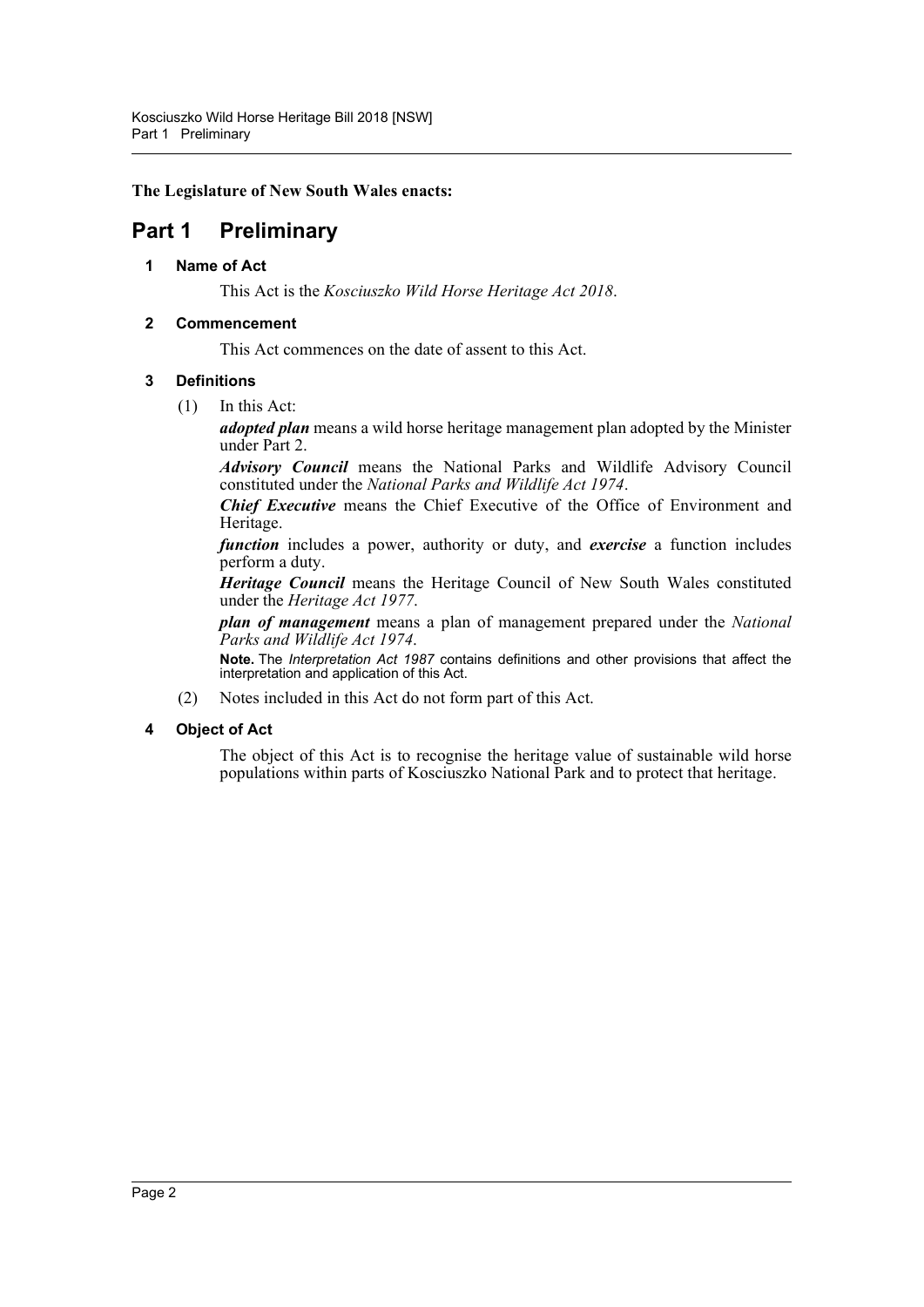### <span id="page-3-1"></span><span id="page-3-0"></span>**Part 2 Wild horse heritage management plan**

### **5 Preparation of draft wild horse heritage management plan**

- (1) The Chief Executive is to cause a draft wild horse heritage management plan to be prepared for Kosciuszko National Park (the *draft plan*).
- (2) The draft plan is to:
	- (a) identify the heritage value of sustainable wild horse populations within identified parts of the park, and
	- (b) set out how that heritage value will be protected while ensuring other environmental values of the park (including values identified in the plan of management for the park) are also maintained, and
	- (c) take into account the object of this Act, and
	- (d) take into account the objects of the *National Parks and Wildlife Act 1974* and the matters that are required (by section 72AA of that Act) to be taken into consideration in the preparation of a plan of management, and
	- (e) include any other matter prescribed by the regulations.
- (3) The Chief Executive is to seek the advice of the Wild Horse Community Advisory Panel constituted under Schedule 1 in the preparation of the draft plan.

### <span id="page-3-2"></span>**6 Public consultation on draft plan**

- (1) The Chief Executive is to give notice of the public exhibition of the draft plan by publishing the notice in the Gazette and in any other manner that the Chief Executive considers to be appropriate.
- (2) The notice is to specify:
	- (a) how a person may make a representation on the draft plan, and
	- (b) the period within which representations may be made, being a period of not less than 30 days from the date on which the notice is published in the Gazette.

### <span id="page-3-3"></span>**7 Consultation with Advisory Council and Heritage Council**

The Chief Executive is to provide a copy of the draft plan to the Advisory Council and the Heritage Council and is to specify a period of not less than 30 days within which representations on the draft plan may be made to the Chief Executive.

### <span id="page-3-4"></span>**8 Draft plan and representations to be given to Minister**

The Chief Executive is, as soon as practicable after the end of the later of the periods referred to in section 6 or 7, to forward a copy of the following to the Minister for consideration:

- (a) the draft plan,
- (b) any representation on the draft plan by the Chief Executive,
- (c) any representations received under section 6 or 7,
- (d) a summary of any representations received under section 6.

### <span id="page-3-5"></span>**9 Adoption of plan**

The Minister may, after considering the following, adopt the draft plan without alteration or with such alterations as the Minister thinks fit or may refer it back to the Chief Executive for further consideration:

(a) the draft plan,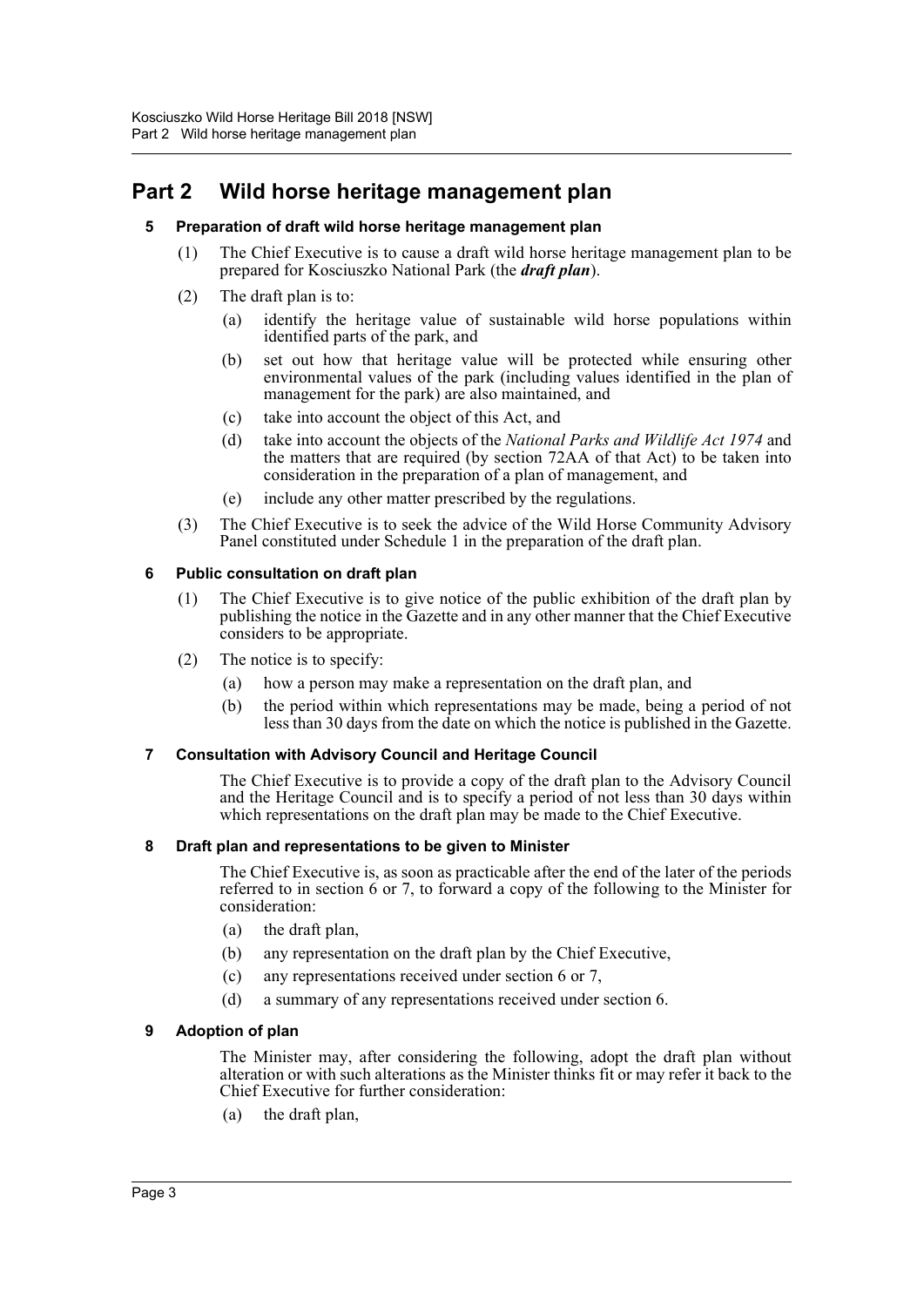- (b) any representations made by the Chief Executive, the Advisory Council or the Heritage Council under this Part,
- (c) any representations made by other persons under this Part (or a summary of those representations).

#### <span id="page-4-0"></span>**10 Adopted plan must be carried out and given effect to**

An adopted plan must be carried out and given effect to by the Chief Executive.

### <span id="page-4-1"></span>**11 Amending or replacing adopted plans**

- (1) The Minister may, at any time, direct the Chief Executive to prepare a draft amending plan to make amendments to an adopted plan or to prepare a new draft plan to replace an adopted plan.
- (2) An amending plan when adopted amends the adopted plan and a new draft plan when adopted repeals any previous adopted plan.
- (3) Sections 6–9 apply to a draft amending plan in the same way as those sections apply to a draft plan.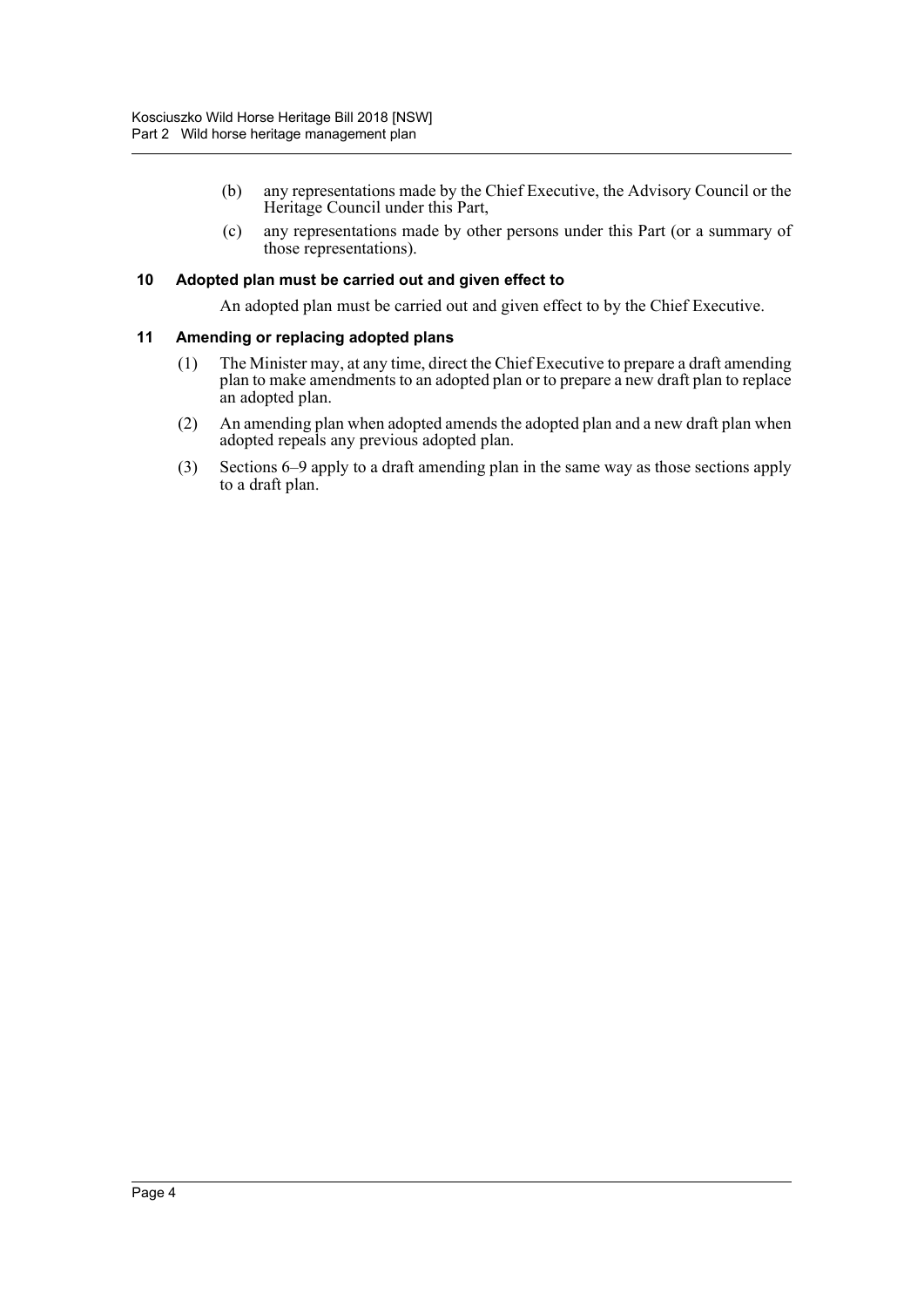### <span id="page-5-0"></span>**Part 3 Miscellaneous**

### <span id="page-5-1"></span>**12 Relationship with National Parks and Wildlife Act 1974**

- (1) An adopted plan prevails to the extent of any inconsistency between the adopted plan and a plan of management.
- (2) Without limiting subsection (1), section 81 (4) of the *National Parks and Wildlife Act 1974* does not apply in relation to anything done to carry out or give effect to an adopted plan.
- (3) When causing a plan of management for Kosciuszko National Park to be prepared, the Chief Executive must ensure that the plan of management recognises the heritage value of sustainable wild horse populations within parts of the park.

### <span id="page-5-2"></span>**13 Delegation**

The Chief Executive may delegate the exercise of any function of the Chief Executive under this Act (other than this power of delegation) to:

- (a) any person employed in the Office of Environment and Heritage, or
- (b) any person, or any class of persons, authorised for the purposes of this section by the regulations.

### <span id="page-5-3"></span>**14 Regulations**

- (1) The Governor may make regulations, not inconsistent with this Act, for or with respect to any matter that by this Act is required or permitted to be prescribed or that is necessary or convenient to be prescribed for carrying out or giving effect to this Act.
- (2) The regulations may contain provisions of a savings or transitional nature consequent on the enactment of this Act or any Act that amends this Act.
- (3) Any such provision may, if the regulations so provide, take effect from the date of assent to the Act concerned or a later date.
- (4) To the extent to which any such provision takes effect from a date that is earlier than the date of its publication on the NSW legislation website, the provision does not operate so as:
	- (a) to affect, in a manner prejudicial to any person (other than the State or an authority of the State), the rights of that person existing before the date of its publication, or
	- (b) to impose liabilities on any person (other than the State or an authority of the State) in respect of anything done or omitted to be done before the date of its publication.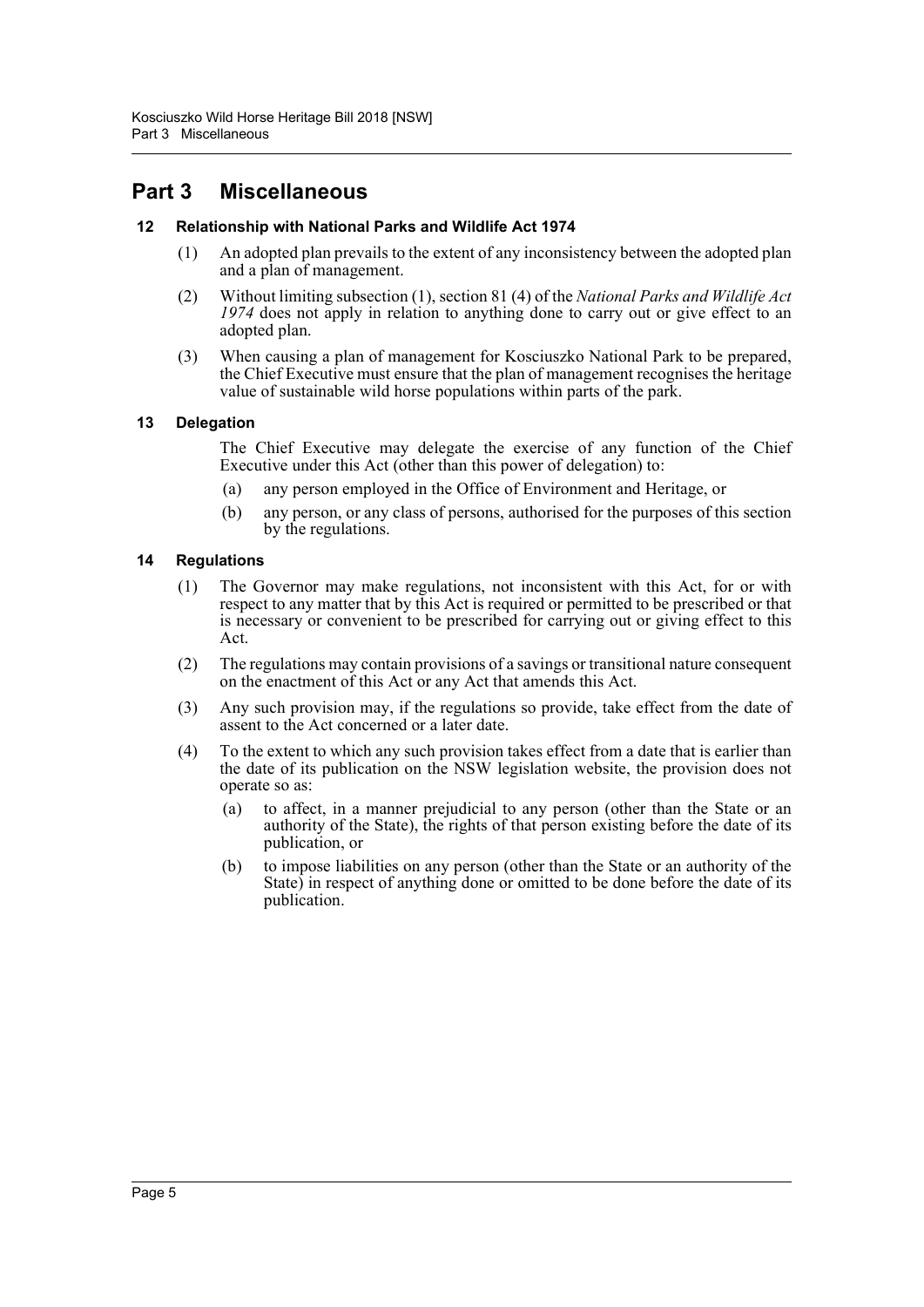### <span id="page-6-0"></span>**Schedule 1 Wild Horse Community Advisory Panel**

### **Part 1 General**

### **1 Definitions**

In this Schedule:

*Chairperson* means the Chairperson of the Panel. *Deputy Chairperson* means the Deputy Chairperson of the Panel. *member* means any member of the Panel.

### **Part 2 Constitution**

### **2 Minister to constitute Panel**

The Minister is to constitute a Wild Horse Community Advisory Panel.

### **3 Composition of Panel**

- (1) The Panel is to consist of at least 6 but no more than 8 members appointed by the Minister.
- (2) The members of the panel are to include the following persons:
	- (a) at least 1 Aboriginal person,
	- (b) 1 representative of the community from the locality around Kosciuszko National Park,
	- (c) 1 representative of the Minister,
	- (d) other persons who, in the opinion of the Minister have expertise and experience in any 1 or more of the following:
		- (i) recreational planning and management (including horse riding),
		- (ii) horse or other animal welfare management,
		- (iii) alpine tourism planning and management,
		- (iv) community involvement in conservation.
- (3) The Minister is to ensure, as far as is possible, that the composition of the Panel reflects the expertise and experience referred to in subclause  $(2)$ .
- (4) The Minister is to appoint 1 of the members as a Chairperson of the Panel and 1 of the members as the Deputy Chairperson of the Panel in the member's instrument of appointment or by another instrument.
- (5) The Chief Executive is to arrange for a senior officer of the National Parks and Wildlife Service to attend meetings of the Panel and for secretarial support to be available to the Panel.

### **4 Functions of Panel**

The functions of the Panel are:

- (a) to provide advice to the Minister or the Chief Executive (if requested to do so) on any matter relating to the identification of the heritage value of, and the management of, sustainable wild horse populations within Kosciuszko National Park, and
- (b) to provide advice to the Chief Executive on the preparation of a draft wild horse heritage management plan under Part 2 of this Act.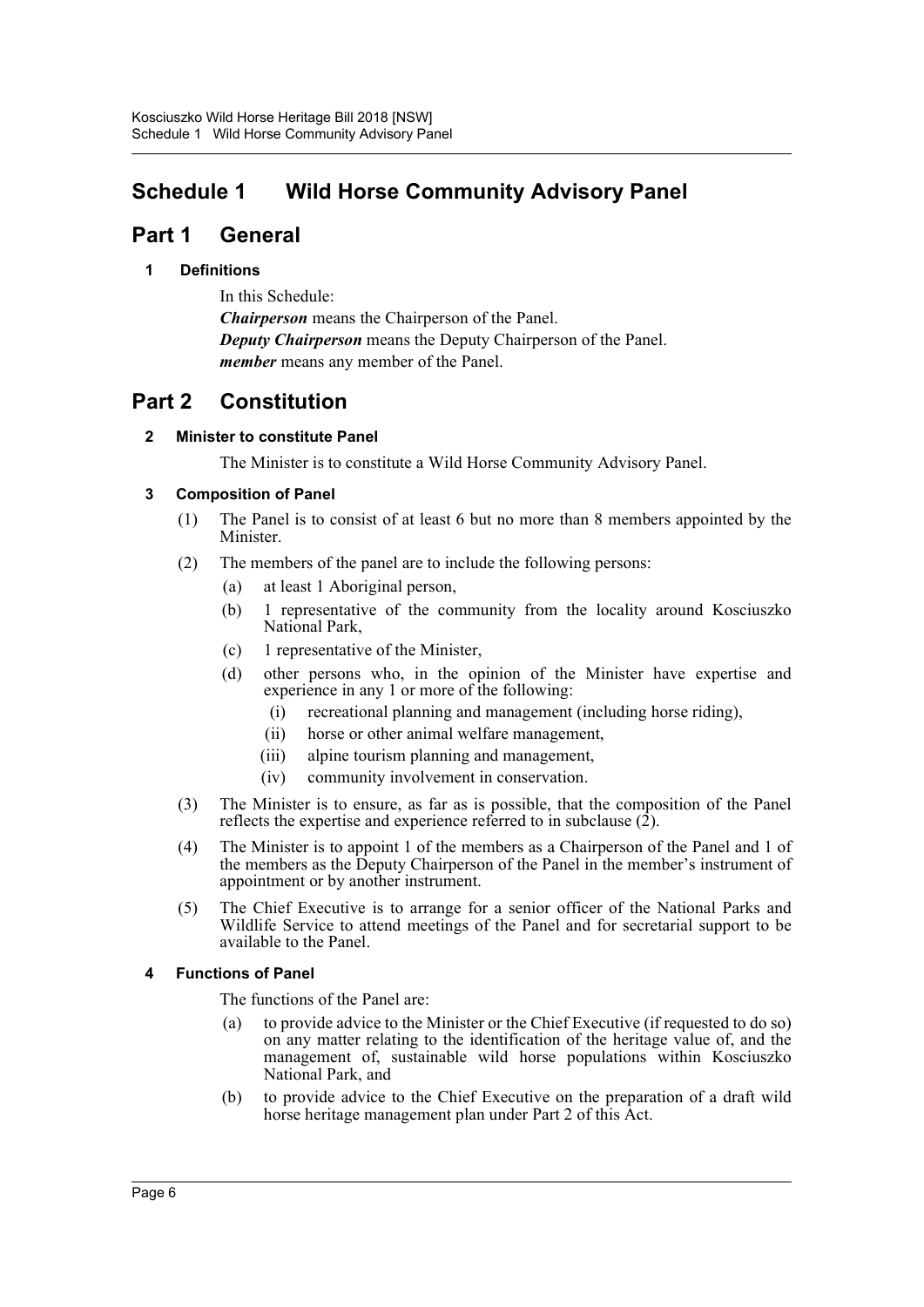### **5 Terms of office of members**

Subject to this Schedule and the regulations, a member holds office for such period (not exceeding 4 years) as is specified in the member's instrument of appointment, but is eligible (if otherwise qualified) for re-appointment.

### **6 Part-time appointments**

Members hold office as part-time members.

### **7 Remuneration**

A member is entitled to be paid such remuneration (including travelling and subsistence allowances) as the Minister may from time to time determine in respect of the member.

### **8 Vacancy in office of member**

- (1) The office of a member becomes vacant if the member:
	- (a) dies, or
	- (b) completes a term of office and is not re-appointed, or
	- (c) resigns the office by instrument in writing addressed to the Minister, or
	- (d) is removed from office by the Minister under this clause, or
	- (e) is absent from 3 consecutive meetings of the Panel of which reasonable notice has been given to the member personally or by post, except on leave granted by the Minister or unless the member is excused by the Minister for having been absent from those meetings, or
	- (f) becomes a mentally incapacitated person.
- (2) The Minister may remove a member from office at any time.

### **9 Filling of vacancy in office of member**

If the office of any member becomes vacant, a person is, subject to this Act and the regulations, to be appointed to fill the vacancy.

### **10 Chairperson and Deputy Chairperson**

- (1) The Chairperson or Deputy Chairperson vacates office as Chairperson or Deputy Chairperson if he or she:
	- (a) is removed from that office by the Minister under this clause, or
	- (b) resigns that office by instrument in writing addressed to the Minister, or
	- (c) ceases to be a member of the Panel.
- (2) The Minister may at any time remove the Chairperson or Deputy Chairperson from office as Chairperson or Deputy Chairperson.

### **11 Effect of certain other Acts**

- (1) The provisions of the *Government Sector Employment Act 2013* relating to the employment of Public Service employees do not apply to a member.
- (2) If by or under any Act provision is made:
	- (a) requiring a person who is the holder of a specified office to devote the whole of his or her time to the duties of that office, or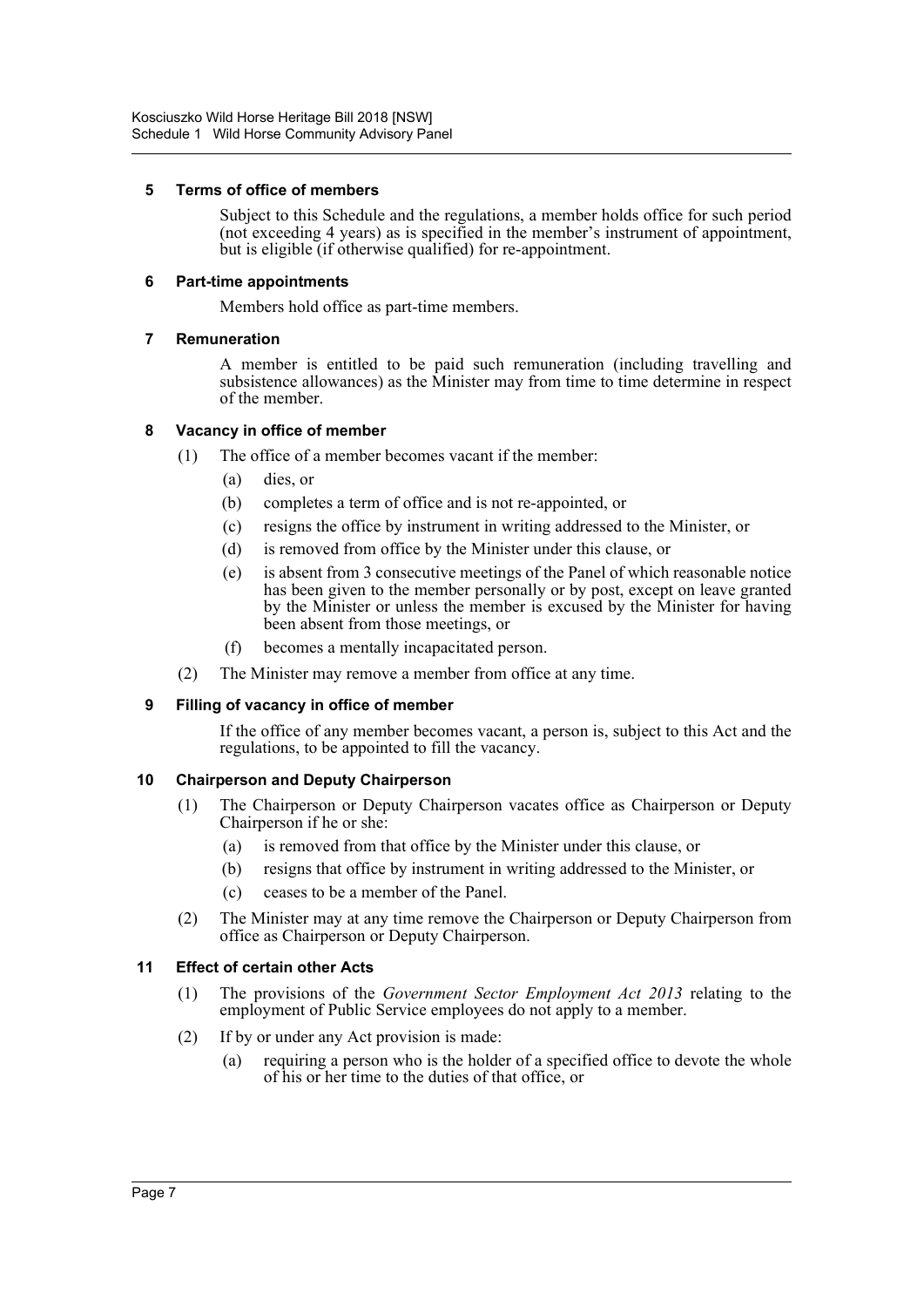(b) prohibiting the person from engaging in employment outside the duties of that office,

the provision does not operate to disqualify the person from holding that office and also the office of a member or from accepting and retaining any remuneration payable to the person under this Act as a member.

### **12 Personal liability**

A matter or thing done or omitted to be done by the Panel, a member of the Panel or a person acting under the direction of the Panel does not, if the matter or thing was done or omitted to be done in good faith for the purpose of executing this or any other Act, subject a member or a person so acting personally to any action, liability, claim or demand.

### **Part 3 Procedure**

### **13 General procedure**

The procedure for the calling of meetings of the Panel and for the conduct of business at those meetings is, subject to this Act and the regulations, to be as determined by the Panel.

### **14 Quorum**

The quorum for a meeting of the Panel is a majority of its members for the time being.

### **15 Presiding member**

- (1) The Chairperson (or, in the absence of the Chairperson, the Deputy Chairperson, or in the absence of both the Chairperson and the Deputy Chairperson, a person elected by the members of the Panel who are present at a meeting of the Panel) is to preside at a meeting of the Panel.
- (2) The presiding member has a deliberative vote and, in the event of an equality of votes, has a second or casting vote.

### **16 Voting**

A decision supported by a majority of the votes cast at a meeting of the Panel at which a quorum is present is the decision of the Panel.

### **17 Transaction of business outside meetings or by telephone etc**

- (1) The Panel may, if it thinks fit, transact any of its business by the circulation of papers among all the members of the Panel for the time being, and a resolution in writing approved in writing by a majority of those members is taken to be a decision of the Panel made at a meeting of the Panel.
- (2) The Panel may, if it thinks fit, transact any of its business at a meeting at which members (or some members) participate by telephone or other electronic means, but only if any member who speaks on a matter before the meeting can be heard by the other members.
- (3) For the purposes of:
	- (a) the approval of a resolution under subclause (1), or
	- (b) a meeting held in accordance with subclause (2),

the Chairperson and each other member have the same voting rights as they have at an ordinary meeting of the Panel.